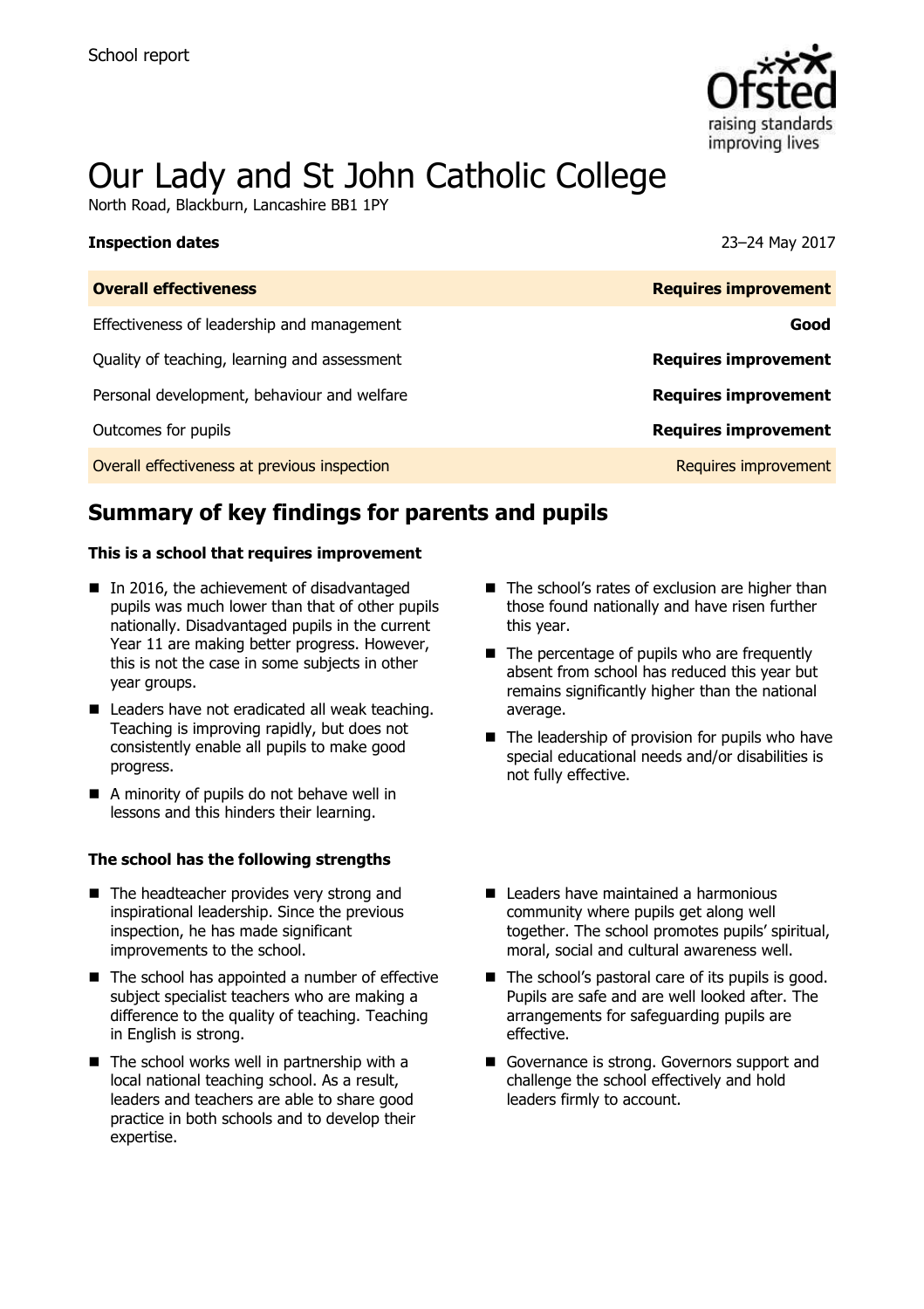

# **Full report**

### **What does the school need to do to improve further?**

- **Improve outcomes for pupils by:** 
	- taking further steps to improve teaching where it does not meet the school's expected standards
	- building on existing work with disadvantaged pupils to ensure that differences in achievement between this group and other pupils nationally diminish further.
- **IMPROVE THE EFFECT IVE ASSET IS EXECUTED STATE:** Improve the effectiveness of the leadership of provision for pupils who have special educational needs and/or disabilities.
- **IMPROVE pupils' personal development, behaviour and welfare by:** 
	- taking steps to reduce the low-level disruption caused by a minority of pupils in lessons
	- further reducing persistent absence
	- taking measures to reduce the number of fixed-term exclusions.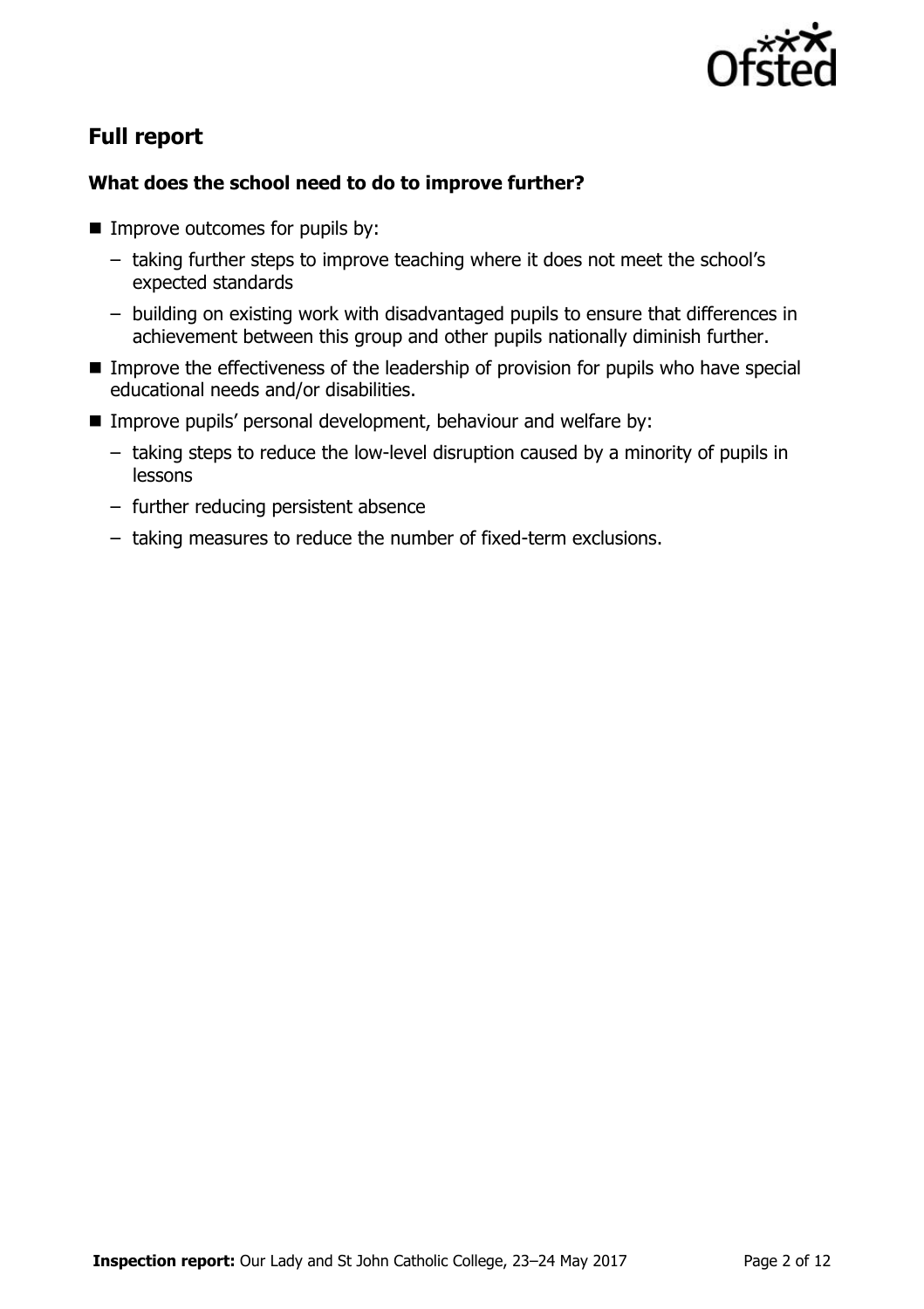

# **Inspection judgements**

### **Effectiveness of leadership and management Good**

- The headteacher's leadership is strong and inspirational. Since the previous inspection, he has continued to make improvements to the school. The headteacher from the local national teaching school told inspectors that the headteacher and his team have significantly improved the school's culture since the last inspection. Many pupils reiterated this view.
- Under the headteacher's tenure, parental confidence in the school and its provision has steadily increased. As a result, the school has increased its pupil numbers significantly. Most parents and staff who responded to Ofsted's questionnaire are very supportive of the headteacher.
- Leaders and governors recognise that the school is on a journey of improvement. They have already achieved much, but they acknowledge that there is still much to do. There is no complacency. The headteacher leads a concerted drive for continuous improvement. Inspectors' interviews with senior leaders and their scrutiny of other inspection evidence confirmed that the school has the capacity to go on improving.
- Senior leaders monitor and evaluate the work of the school robustly. They have a sound knowledge and understanding of the school's strengths and weaknesses because they visit lessons regularly and frequently examine the quality of work in pupils' books. Senior leaders regularly meet with subject leaders to hold them to account for the quality of teaching and pupils' achievement in their subjects.
- Leaders and teachers work hard to raise pupils' achievement. Internal tracking information shows that Year 11 pupils are making stronger progress this year in a number of subjects, including in English and mathematics.
- The headteacher has made it clear that there is a whole-school imperative to raise the achievement of disadvantaged pupils. The pupil premium funding this year has been used more effectively than in previous years. The differences between the achievement of disadvantaged pupils and that of their peers are diminishing in Year 11. However, disadvantaged pupils performed poorly in English, mathematics and humanities in 2016.
- The school's report on how it used its Year 7 catch-up funding, which is designed to support those pupils who arrive with low levels of literacy and numeracy, lacks detail of impact. Inspection evidence indicates that leaders use the funding effectively to improve pupils' literacy skills. It is not used as effectively to develop pupils' numeracy skills.
- The leadership of teaching and learning is strong. Senior leaders have developed an effective, wide-ranging approach to monitoring teaching, with the result that they have a good understanding of the quality of teaching and its typicality. Teachers are appreciative of the professional development opportunities they have. Leaders have recently appointed a number of lead practitioners in several subjects. These talented teachers have helped to raise the quality of teaching across the curriculum. As a result of effective leadership, teaching continues to improve. However, it is not yet consistently effective and some weak teaching remains.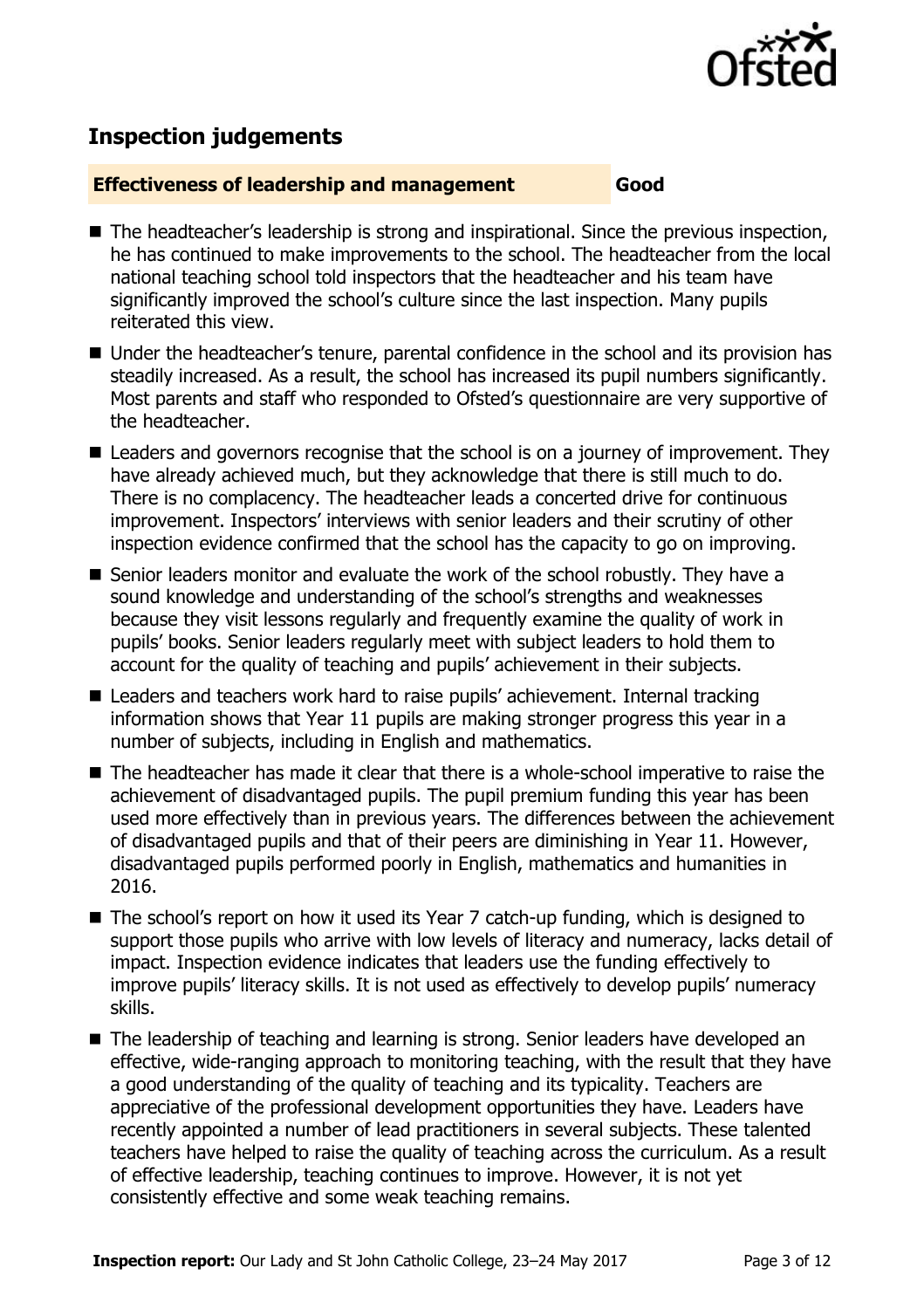

- Leaders have high expectations of staff. They use appraisal effectively to improve staff performance and they and governors do not approve pay rises where performance does not merit this. Teachers are supported and challenged to improve when their work does not meet required standards and the headteacher and governors take firm action if colleagues fail to improve sufficiently. As a result, a number of teachers have left the school in recent years. Leaders know where teaching still needs to improve and have plans in place to address this.
- The quality of middle leadership varies. Recent appointments to some subjects, for example English, are already starting to improve provision and standards in these areas are rising. Leaders have taken strong action recently to address weaknesses they identified in certain departments, for example in humanities and modern foreign languages, with the result that teaching in these subjects is now improving. In languages, for example, two specialist leaders in education are leading the development of teaching strongly.
- The overall leadership of provision for pupils who have special educational needs and/or disabilities is not fully effective. The training of teaching assistants is not strategically planned and there is insufficient checking of the quality of their work. Some parents feel that they do not get enough information about the progress that their children make. However, despite these concerns, the special educational needs funding is used effectively to enable pupils make the progress that is expected of them.
- The school's curriculum at key stage 4 is broad and balanced. Leaders recognise that the proportion of pupils who are successful in the English Baccalaureate (EBacc) has been very low compared with the national picture. They have sought to give the curriculum a more academic emphasis in recent times, to reflect national developments more accurately. As a result, the percentage of pupils taking the EBacc suite of qualifications will rise substantially over the next few years. Leaders have maintained a few vocational options, such as health and social care and business studies, in which pupils usually perform well.
- There is a renewed focus on the curriculum in key stage 3. Leaders seek to ensure that programmes of study build effectively on work done in primary school, while ensuring that there is sufficient challenge to prepare pupils for the demands of new GCSE examinations.
- The school offers its pupils a range of extra-curricular activities, including the opportunity to participate in charity work, a range of musical activities, sports clubs and educational visits. Pupils welcome and enjoy these activities, which enrich learning.

### **Governance of the school**

- Governance is strong and effective.
- The governing body was set up in September 2016, following the dissolution of the previous interim executive board. Governors have recruited a team of people with a wide range of appropriate skills, who bring considerable expertise and experience to the governing body. For example, the headteacher of the national teaching school, with which Our Lady and St John works in partnership, is an active member of the governing body.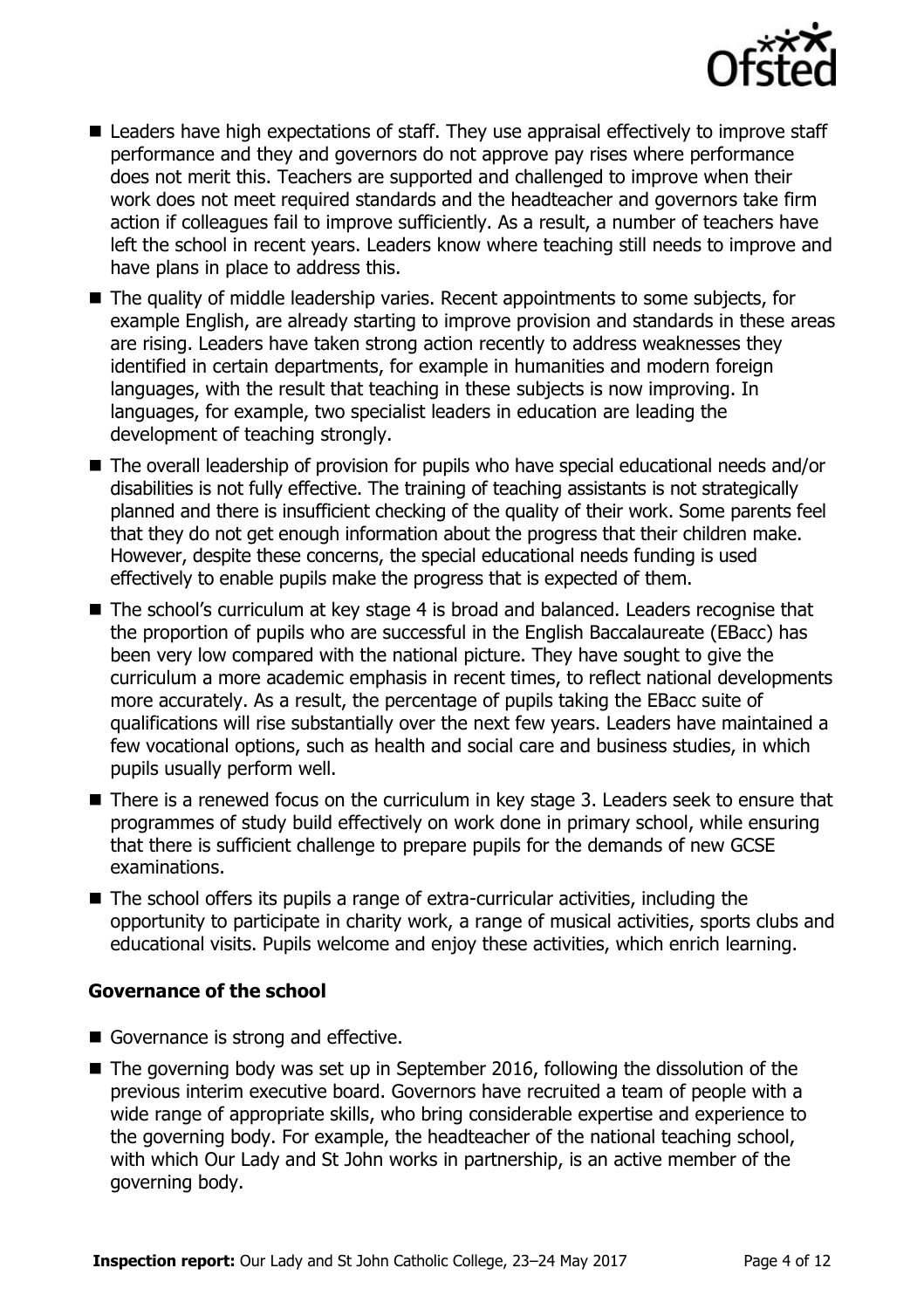

- Governors have a good understanding of the school's strengths and weaknesses. They hold leaders and managers firmly to account and ask challenging questions about pupils' progress. They regularly review pupils' performance data, so they have a sound awareness of how well pupils are performing and where the priorities for development lie.
- Governors support the school effectively. For example, they serve as link governors to departments. One governor told the inspector how she visits her link department, walks through lessons and looks at pupils' work. This gives her a good insight into the work of the department.
- Governors have a good knowledge of the school's finances. They have effectively supported the headteacher to reduce a very significant budget deficit, with the result that the school finances are now back on an even keel. Governors check that additional funding, such as the pupil premium, is used appropriately.

### **Safeguarding**

- The arrangements for safeguarding are effective and meet statutory requirements.
- The school's safeguarding policies and practices are thorough and robust. Leaders actively promote a culture of vigilance where pupils' safety and welfare are paramount. Safeguarding and child protection are high priorities.
- The school has rigorous checking procedures in place for child protection. All staff, including non-teaching staff, have been trained in safeguarding and child protection and they know what to do if a child is at risk. Pupils have regular assemblies on aspects of safeguarding and are encouraged to talk to staff. Any concerns reported are followed up meticulously by staff. Record-keeping is thorough. The school works effectively with parents and external agencies to keep pupils secure and safe from harm.
- Staff have had training on 'Prevent', the government's programme for preventing radicalisation and extremism, and staff training on safeguarding is kept up to date.
- **Pupils are taught how to keep themselves safe, for example online. The school has** filters in place to prevent inappropriate internet usage.
- Governors are suitably trained in safeguarding and in the safe recruitment of new staff.

### **Quality of teaching, learning and assessment France Requires improvement**

- Despite recent improvements, teaching is still variable overall. School leaders have invested heavily in improving teaching, and the appointment of lead practitioners and specialist leaders in education is a positive initiative which is already having a real impact in several subjects. However, leaders have not yet fully eradicated some of the weaker teaching. In a small number of lessons, levels of challenge for pupils are not high enough and teachers' expectations of what pupils should achieve are too low.
- Inspectors' scrutiny of pupils' work, both in lessons and in the separate sample provided by leaders, revealed mixed results. Most pupils are being challenged and are producing good-quality work over time. However, a minority of pupils do work which is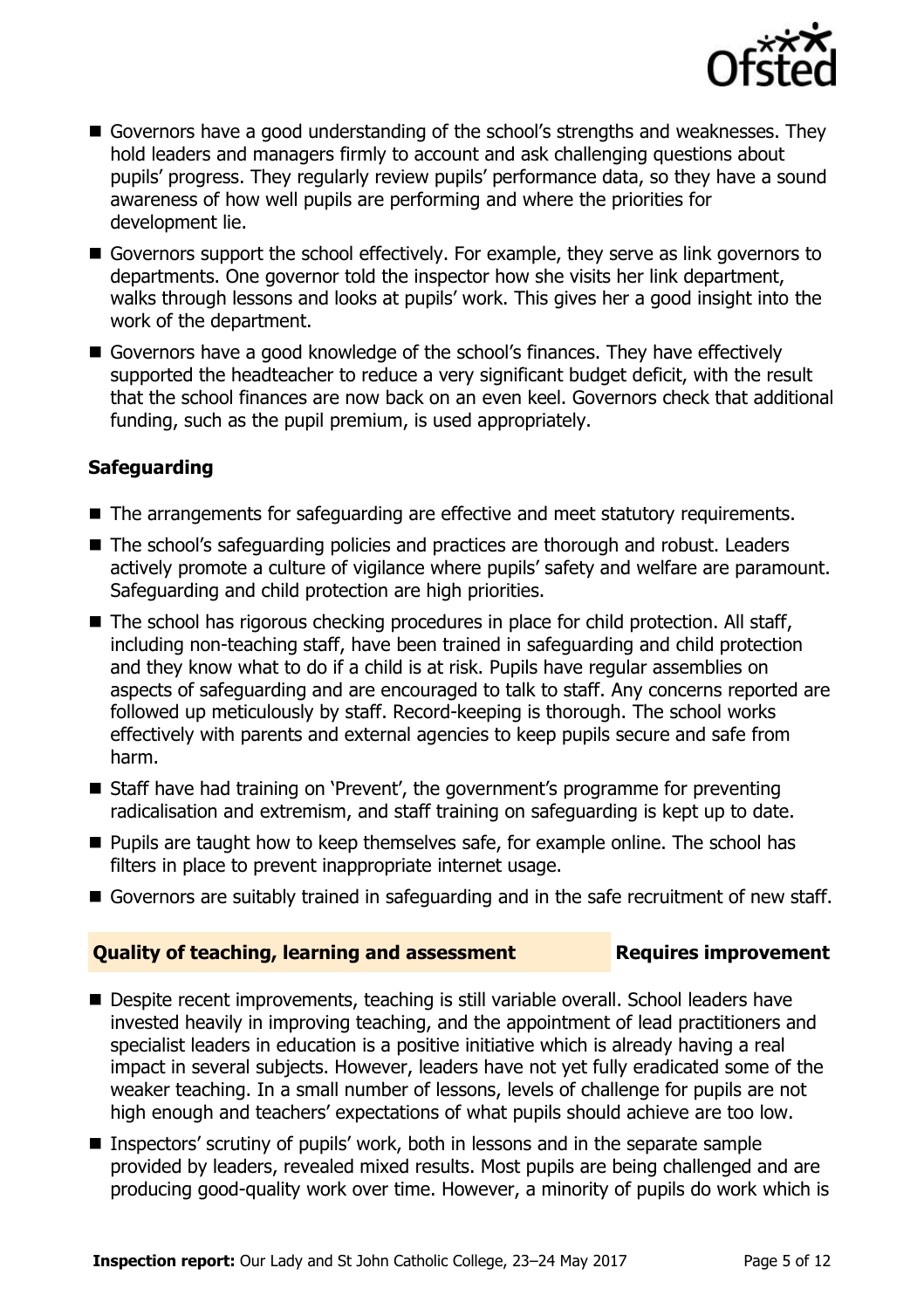

not good enough, including some of the most able pupils. Inspectors saw several examples of books where little effort or care had been taken or where pupils left work unfinished. Teachers do not consistently address these faults.

- Most teachers managed behaviour well and most pupils had positive attitudes to learning and were ready and willing to learn. However, in a few lessons, pupils' lack of engagement with the lesson resulted in low-level disruption and consequent poor learning. In some lessons, teachers did not address poor behaviour robustly enough.
- $\blacksquare$  A number of pupils told inspectors that teaching generally has improved of late. Inspectors visited several lessons where teachers successfully challenged pupils at appropriate levels. English teaching, for example, is a strength of the school. In English, inspectors saw lots of examples in pupils' books of refined, extended writing, showing good levels of understanding of literary texts.
- **Inspectors saw other examples of strong teaching which was promoting pupils' good** progress effectively, for example in science, art, mathematics and media studies. Inspectors noted positive improvements in the quality of teaching in humanities, which had previously been a subject causing concern.
- There are clear strengths in the teaching of pupils who have special educational needs and/or disabilities. Inspectors observed two small groups of Year 8 pupils making progress on improving their reading skills through effective teaching of phonics. In a low-ability Year 7 group, good support from the teacher and teaching assistants gave the pupils the confidence to improve their writing.
- The school encourages pupils to read widely, for example through the study of interesting class readers, such as 'The boy in the striped pyjamas'. Year 7 and Year 8 pupils told the inspector that they enjoy reading these books and that they are encouraged to take books out of the school library.

### **Personal development, behaviour and welfare Fig. 2.1 Requires improvement**

### **Personal development and welfare**

- The school's work to promote pupils' personal development and welfare is good.
- Leaders have created a harmonious and caring ethos in which most pupils thrive. Pupils feel safe in school, and they know how to stay safe. They know how to protect themselves from radicalisation and from exploitation and receive information about these aspects in each year group.
- Relationships between pupils are generally strong. One pupil commented to the inspector that, 'We are like a family here.' A very small number of pupils and parents complained that there is some bullying and that the school does not address this effectively. However, the great majority of pupils who met inspectors or responded to the online questionnaire said that there is little bullying and that staff usually deal with it promptly when it arises. Pupils said that there is no racism or homophobic bullying.
- **Pupils wear their uniform smartly and the great majority are courteous and respectful.** Most have positive attitudes to learning and take pride in their work. The majority of parents who responded to the online questionnaire said that their children are well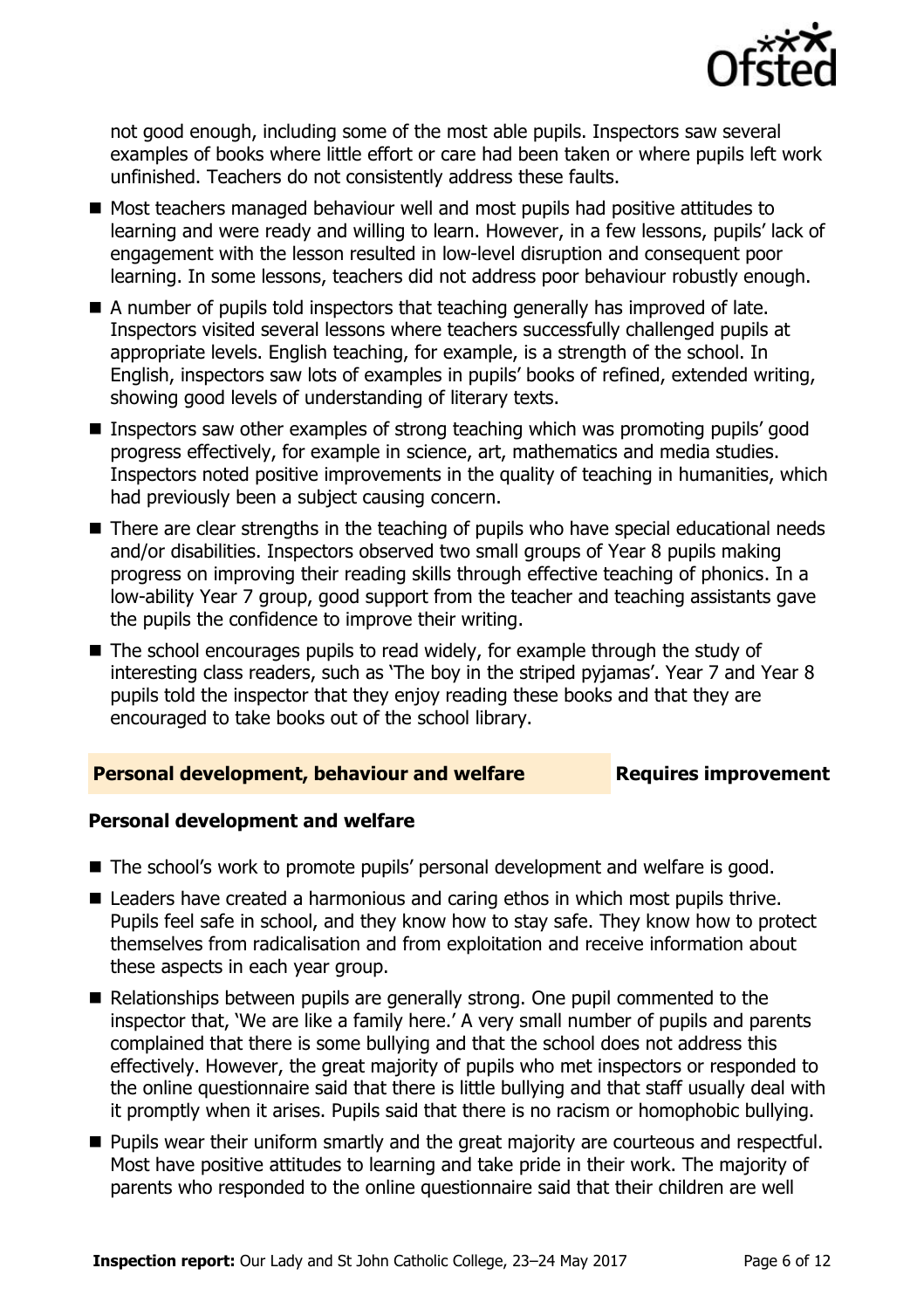

cared for.

- Work to promote pupils' spiritual, moral, social and cultural development is good and is underpinned by the school's strong Catholic ethos. In their personal, social, health and economic education lessons pupils learn about aspects such as healthy eating and money management. They learn about fundamental British values, such as democracy and the rule of law. Pupils have the opportunity to take part in cultural visits, for example, to art galleries and theatres.
- **Pupils receive objective advice, information and quidance regarding their future** careers. There is a comprehensive programme of activities, which runs in every year group, including visits from university staff and employers. Year 10 pupils have the opportunity to participate in work experience. In the last three years, no pupils have failed to gain a place in education, employment or training on leaving the school, which demonstrates the successful impact of the careers programme.
- A very small number of pupils now attend alternative provision so that their specific needs can be better met. The school monitors their behaviour and attendance carefully. Pupils are making the progress expected of them.

### **Behaviour**

- The behaviour of pupils requires improvement.
- Leaders and governors say that they have needed to take a firm line against poor behaviour in the past in order to give pupils strong messages about unacceptable conduct. As a result, the school recorded very high numbers of behavioural incidents last year. Most pupils who spoke to inspectors said that behaviour has improved in lessons and around the school and governors feel that behaviour is well managed. However, although the number of recorded incidents has reduced substantially this year, the figure remains very high.
- $\blacksquare$  In 2015, the percentage of pupils receiving a fixed-term exclusion was significantly higher than the national average, particularly for disadvantaged pupils and those who have special educational needs and/or disabilities. The number of fixed-term exclusions has increased further this year.
- The behaviour of pupils as they went around the school site at break and lunchtimes was generally good during the inspection. The school was calm and orderly and staff generally managed behaviour successfully. However, a small minority of pupils dawdled between lessons and therefore arrived late. Fifteen Year 10 pupils arrived late at assembly.
- In 2015 and 2016, attendance was below national averages. The school has worked very hard to improve attendance and has put in place a range of appropriate strategies. As a result, overall attendance has risen closer to the national average. The proportion of pupils who were persistently absent has been well above national averages, especially for disadvantaged pupils and pupils who have special educational needs and/or disabilities. The school has reduced the number of pupils who are regularly absent this year, but the figure still remains significantly higher than the national average.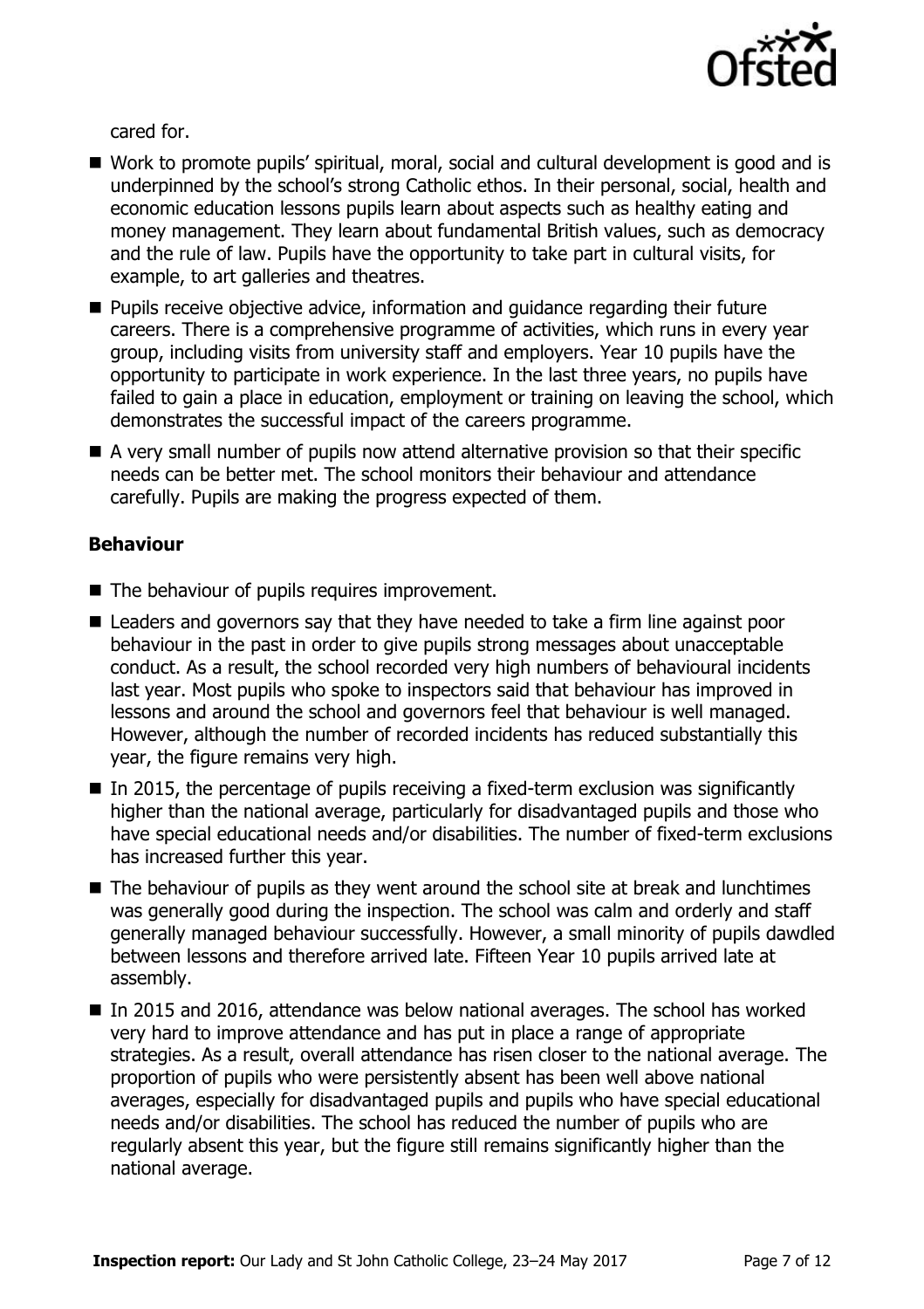

### **Outcomes for pupils Requires improvement**

- In 2015 and again in 2016, the overall Progress 8 score, the new national measure by which secondary school performance is assessed, was slightly higher than national averages. In general, this represented positive progress overall for the two cohorts, which both had low starting points. However, in 2016, the large disadvantaged cohort performed poorly, while in 2015 the progress made by disadvantaged pupils from some starting points was low in both English and mathematics. In 2016, the overall progress made by disadvantaged pupils was significantly below that of other pupils nationally, as was progress in English and mathematics.
- Overall performance in humanities was in the bottom 10% of schools nationally in 2016, as was the achievement of disadvantaged pupils in this subject area. Attainment was generally low in 2016. Many subjects fell well below national averages at grades A\* to C in GCSE and also at the highest grades. The percentage of disadvantaged pupils attaining grades A\* to C in both English and mathematics was well below that of other pupils in school and nationally.
- The school has done significant work with the national teaching school to validate its assessments in the light of changes to GCSE requirements. The internal tracking information shows that current Year 11 pupils are on track to achieve significantly better outcomes in 2017, including in English and mathematics. Many subjects look set to improve their GCSE grades.
- Leaders have made raising the achievement of disadvantaged pupils a whole-school priority and strategies devised are starting to have an impact. The school's assessment information indicates that the difference between the achievement of disadvantaged pupils and that of other pupils nationally will diminish significantly this year in English and mathematics, though wide gaps are likely to remain in core science, humanities, religious education and Spanish.
- Like most other schools currently, the school is in the process of embedding a new assessment system. Targets for Years 7 to 10 have changed recently. The new system appears to show high percentages of pupils in most year groups and most subjects performing above target currently. Unfortunately, inspectors were not able to verify that this information is accurate. Evidence gathered during the inspection, including from a scrutiny of pupils' work, did not paint a strong enough picture of consistent, sustained improvement.
- Leaders correctly identified the need to raise the achievement of the most able pupils and have asked staff to focus on this group specifically and to ensure that levels of challenge are high. Inspectors saw good levels of challenge for most-able pupils in several lessons and in some pupils' work, but this was not consistent across subjects. The school estimates that the percentages of pupils reaching the highest GCSE grades will rise in 2017. However, the most able disadvantaged cohort are performing less well than their peers in English language and literature, mathematics and history at the highest grades.
- Pupils who have special educational needs and/or disabilities generally make the progress that is expected of them and receive good support from staff.
- $\blacksquare$  The school is doing effective work to improve pupils' literacy, but has given less priority to the development of numeracy skills.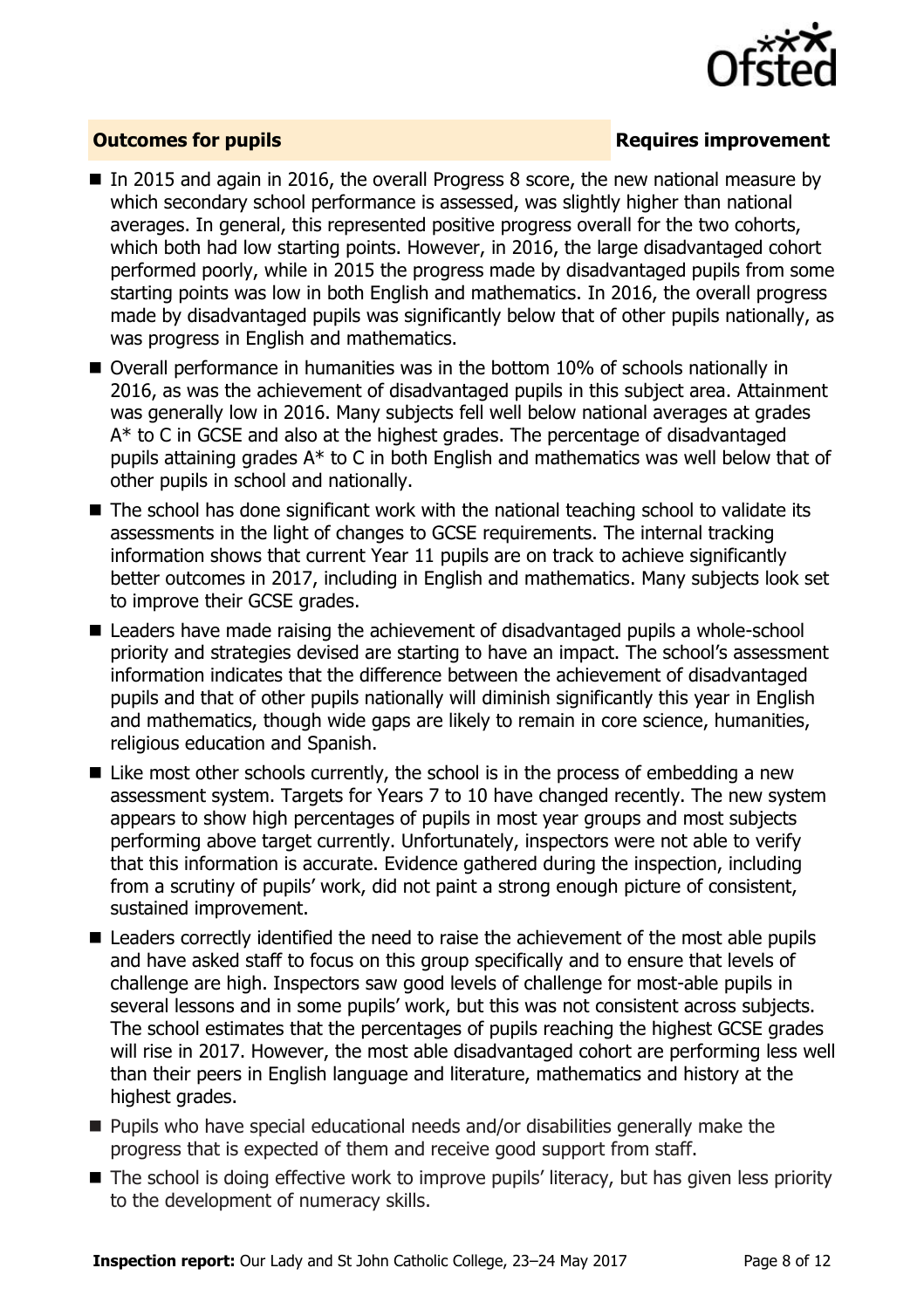

# **School details**

| Unique reference number | 119790                |
|-------------------------|-----------------------|
| Local authority         | Blackburn with Darwen |
| Inspection number       | 10032192              |

This inspection of the school was carried out under section 5 of the Education Act 2005.

| Type of school                      | Secondary comprehensive       |
|-------------------------------------|-------------------------------|
| School category                     | Voluntary aided               |
| Age range of pupils                 | 11 to 16                      |
| <b>Gender of pupils</b>             | Mixed                         |
| Number of pupils on the school roll | 727                           |
| Appropriate authority               | The governing body            |
| Chair                               | Mike Zamitt                   |
| <b>Headteacher</b>                  | <b>Patrick Murden</b>         |
| Telephone number                    | 012545 88388                  |
| Website                             | www.olsj.blackburn.sch.uk     |
| <b>Email address</b>                | pmurden@olsj.blackburn.sch.uk |
| Date of previous inspection         | 16-17 June 2015               |

### **Information about this school**

- The school meets requirements on the publication of specified information on its website.
- The school is smaller than the average-sized secondary school.
- $\blacksquare$  Since the previous inspection, the sixth form has closed.
- **Following the dissolution of the previous interim executive board, the new governing** body was formed from September 2016.
- The majority of pupils are White British. The proportion of pupils from ethnic minority groups is higher than the national average. The proportion of pupils who speak English as an additional language is also higher than the national average.
- The proportion of pupils known to be disadvantaged is higher than the national average.
- The overall proportion of pupils who have special educational needs and/or disabilities is higher than the national average.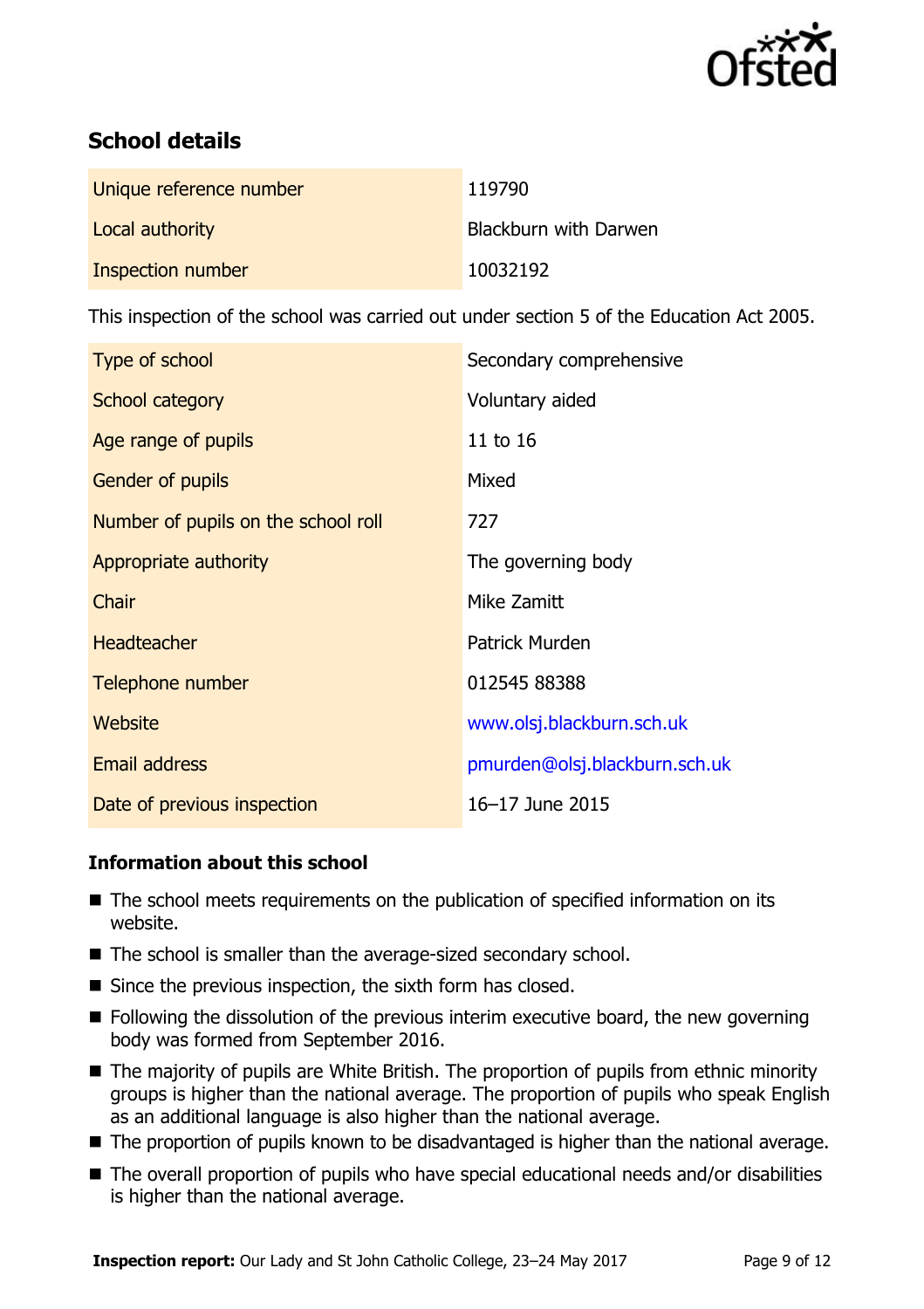

- The school meets the government's current floor standards, which are the minimum expectations for pupils' progress across a number of subjects, including English and mathematics, by the end of Year 11.
- From September 2017, the school will enter into a formal federation with the local national teaching school and the headteacher of Our Lady and St John will take up the role of executive headteacher for the two schools. A new head of school has been appointed to lead Our Lady and St John, though the current headteacher will continue to have overall responsibility for the school.
- A very small number of pupils access alternative education provision at St Thomas's Centre and at The Heights and Eden free school in Blackburn.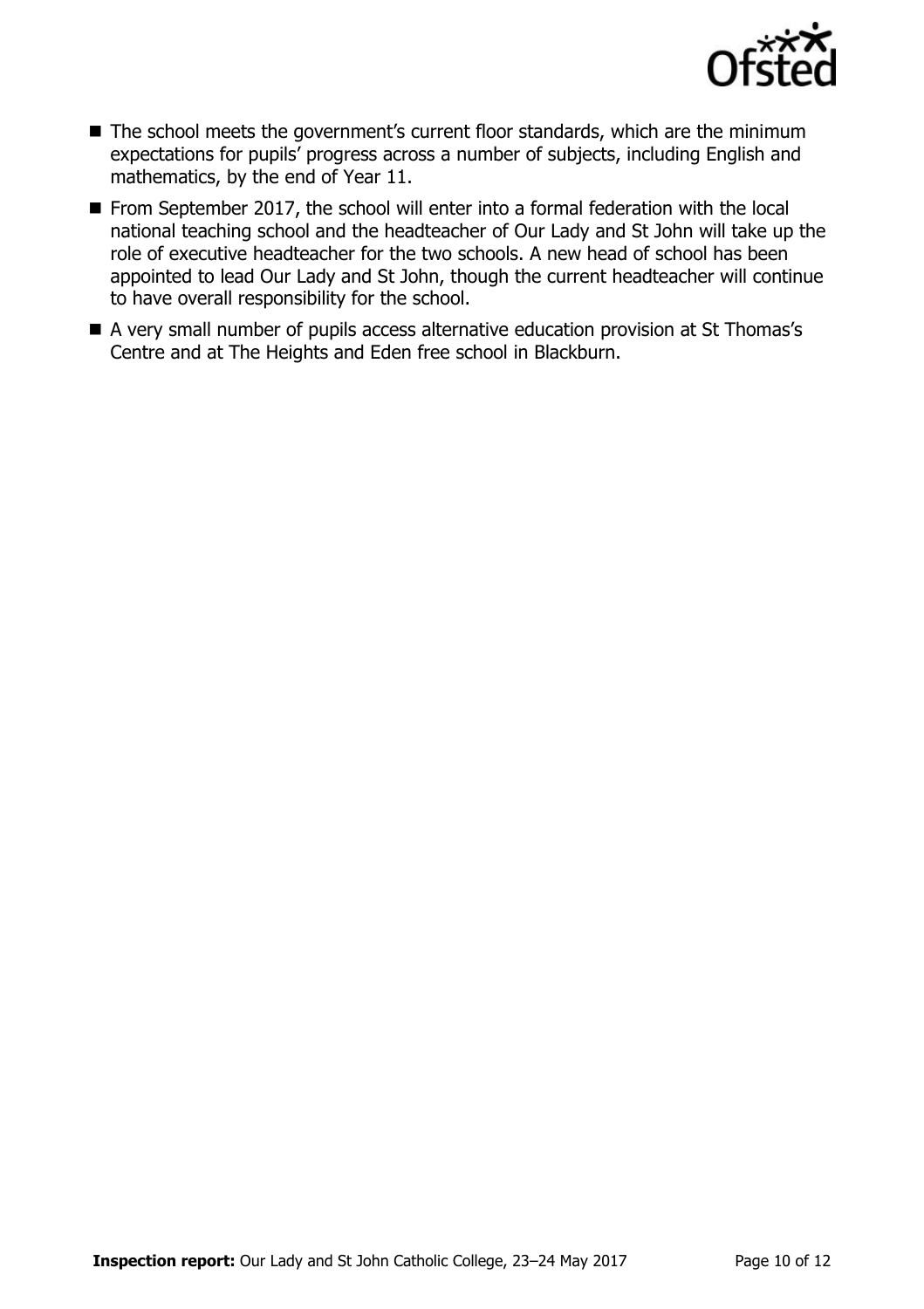

# **Information about this inspection**

- Inspectors observed learning in a range of lessons. They visited form time and an assembly and observed pupils' conduct at break and lunchtime.
- Inspectors evaluated pupils' work in lessons and scrutinised a sample of work provided by senior leaders.
- Inspectors held discussions with senior leaders, subject leaders, class teachers and governors. The lead inspector also spoke with the director of children's services for Blackburn with Darwen local authority.
- **Inspectors met with three groups of pupils formally and spoke with many more pupils** informally. Inspectors listened to pupils reading. They took account of the 15 responses to the online pupil survey.
- The inspection team looked at a wide range of documents. These included: the school's internal data which tracks pupils' achievement; development plans and evaluations of the school's progress; minutes of governing body meetings; school policies; and safeguarding procedures and records showing how the school supports vulnerable pupils. Inspectors also scrutinised the school's website to ensure that it met requirements.
- The team took account of the 16 responses to Ofsted's online questionnaire, Parent View, and of the six free-text responses received from parents. Inspectors also took account of the 69 responses to the staff online questionnaire.

### **Inspection team**

| Clive Hurren, lead inspector | Ofsted Inspector        |
|------------------------------|-------------------------|
| Dawn Farrent                 | Ofsted Inspector        |
| <b>Shane Ierston</b>         | <b>Ofsted Inspector</b> |
| <b>David Roberts</b>         | <b>Ofsted Inspector</b> |